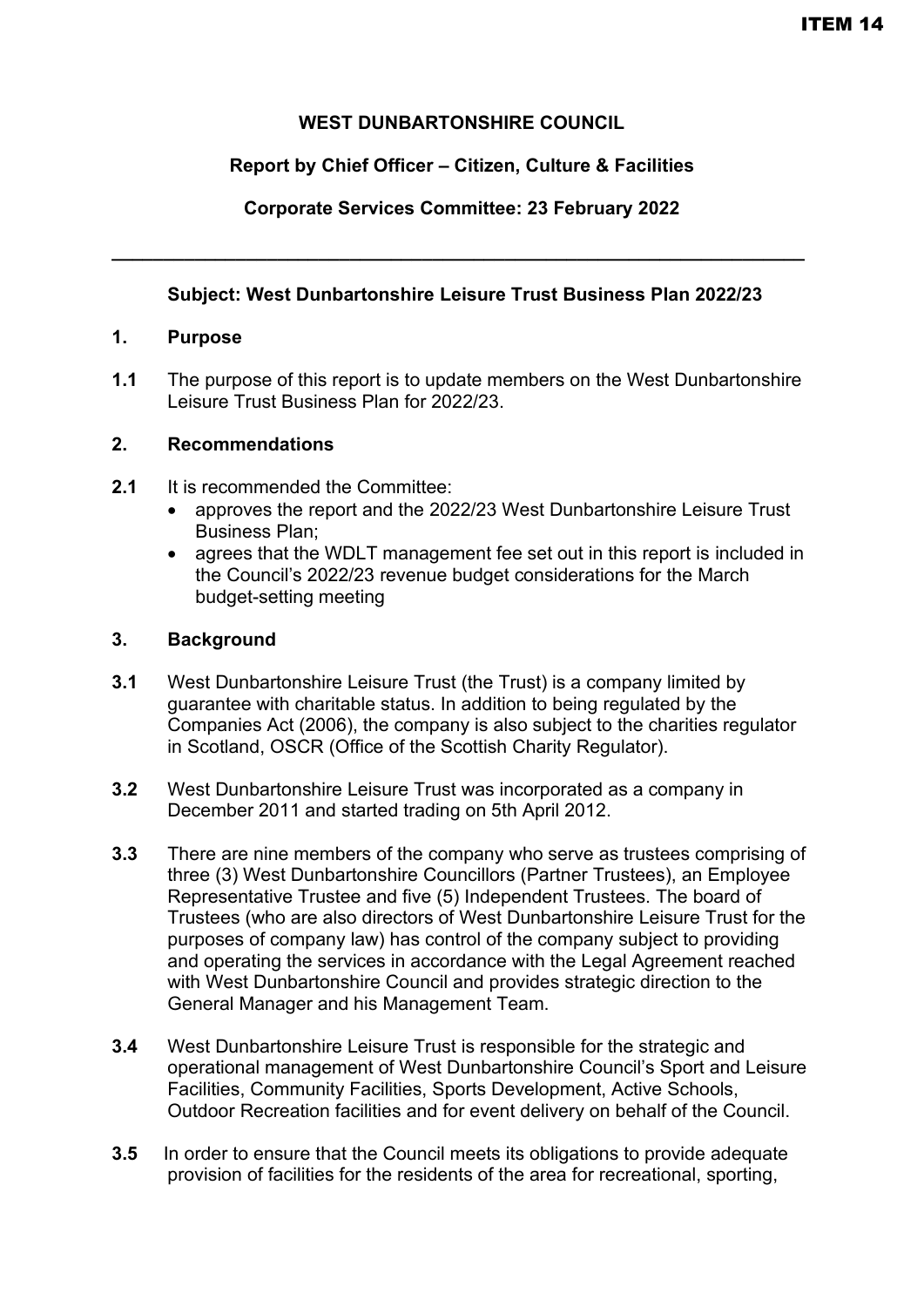cultural and social activities in terms of Section 14 of the Local Government and Planning (Scotland) Act 1982, there is a Services Agreement in place between the Council and the Leisure Trust. The Trust is paid a management fee for delivery of the services through an annual funding commitment.

- **3.6** The Services Agreement states that the Leisure Trust should bring a draft Business Plan forward for the coming financial year that illustrates the resources which WDLT intends to use to deliver its services. It should also include information on the expected expenditure required to provide those services, and the amount of funding required from the Council in the form of the management fee. This report and the accompanying Business Plan (Appendix 1) fulfils this requirement.
- **3.7** This report is presented to Committee on behalf of WDLT by the Chief Officer for Citizen, Culture, and Facilities (CCF) who is the senior officer responsible for monitoring WDLT activity on behalf of the Council.
- **3.8** The 2021/22 Management fee was £4,140,311 and incorporated £200,000 of efficiencies/management adjustments. These included completion of the review into Community Services; the completion of the review of the Trust's Management and operating structure; and a reduction in overtime levels.
- **3.9** Although WDLT facilities and services have remained open since 26 April 2021, the Trust has been operating under a number of restrictions. This is predicted to lead to an annual accounts position of a favourable outturn against budget of £426k depending on activity between now and end of financial year. However this favourable outturn will only reduce the agreed allocation of £829k from reserves originally anticipated to balance the budget.

### **4. Main Issues**

- **4.1** The pandemic continues to cause significant disruption to the Trust and its activities with income and usage for 2021/22 predicted to be at 70% of pre-Covid levels by the end of the financial year. The Trust is projecting a 15% loss in income in 2022/23 based on services operating as normal for the financial year.
- **4.2** The Trust will provide as many opportunities for existing, previous and new users including those from under-represented groups to participate in leisure, sporting and physical activities as possible, and look to restore memberships to generate appropriate levels of income to offset required expenditure to deliver services. The Trust is planning on a one-off use of £742,305 of reserves, on the basis that it expects the position to improve over 2022/23 once services and programmes are fully operational and public confidence to meet, engage and interact is fully restored. The Trust is also planning as part of the use of reserves on delivering a one-off saving to the Council in 2022/23 of £200,000.
- **4.4** The use of reserves will result in a break even position for 2022/23 subject to all premises remaining open and no further restrictions being imposed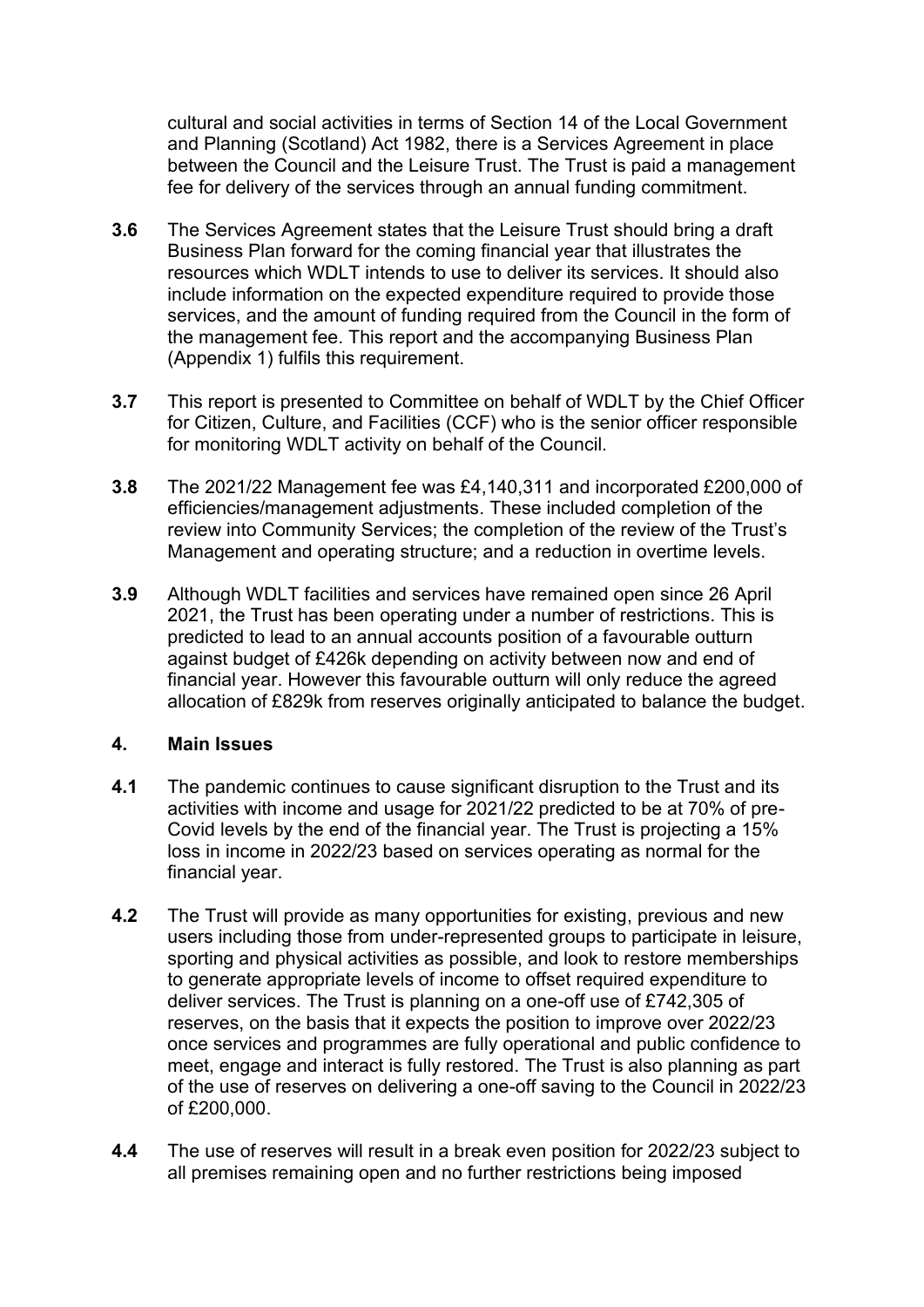| Projected Trust costs 2022/23          | £            |
|----------------------------------------|--------------|
| <b>Operating and Expenditure Costs</b> | $-8,188,101$ |
| Additional operating costs linked to   |              |
| the transfer of new facilities -       | $-28,510$    |
| <b>Dalmonach Community Centre</b>      |              |
| <b>Total Projected Costs</b>           | 8,216,611    |
|                                        |              |
| <b>Projected Trust income</b>          |              |
| <b>Draft Management Fee</b>            | 4,161,077    |
| Income (Customer Receipts)             | 2,932,134    |
| Income (3rd Party Funding & Misc)      | 381,095      |
| <b>Total Projected Income</b>          | 7,474,306    |
| Gap                                    | 742,305      |

**4.5 T**he Leisure Trust proposes to deliver the following in the coming year as per the Business Plan at Appendix 1:

#### **4.6 Sport & Leisure**

The strategic and operational management of the council's three wet and dry leisure centres, Vale of Leven Swimming Pool; the Meadow Centre; and Clydebank Leisure Centre.

We will continue to build customer confidence on returning to our three leisure centres via social media and the promotion of customer testimonials We will continue to work towards encouraging those members who during the pandemic cancelled their memberships to re-join and attract new members to assist us establish as close to the same level of memberships prior to the outbreak of COVID-19.

#### **4.7 Community Services**

The strategic and operational management of the council's Community Facilities (12); Theatre; outdoor Grass Pitches (17); Synthetic Pitches (3); outdoor Bowling Greens (2); and the new Athletics Track in Posties Park, Dumbarton.

We will work with the Council to ensure the successful commissioning and operation of the new Athletics Track at Postie's Park, Dumbarton.

#### **4.8 Sports Development**

Our Sports Development team is focused on widening opportunities for all residents to participate in sport. This is achieved via the provision of community and school sports programmes, club and coach development initiatives and the delivery of various mass participation sports events across the area.

We will develop a Football Strategy to enhance our football provision across the authority and assist increase the use of the grass and synthetic pitches.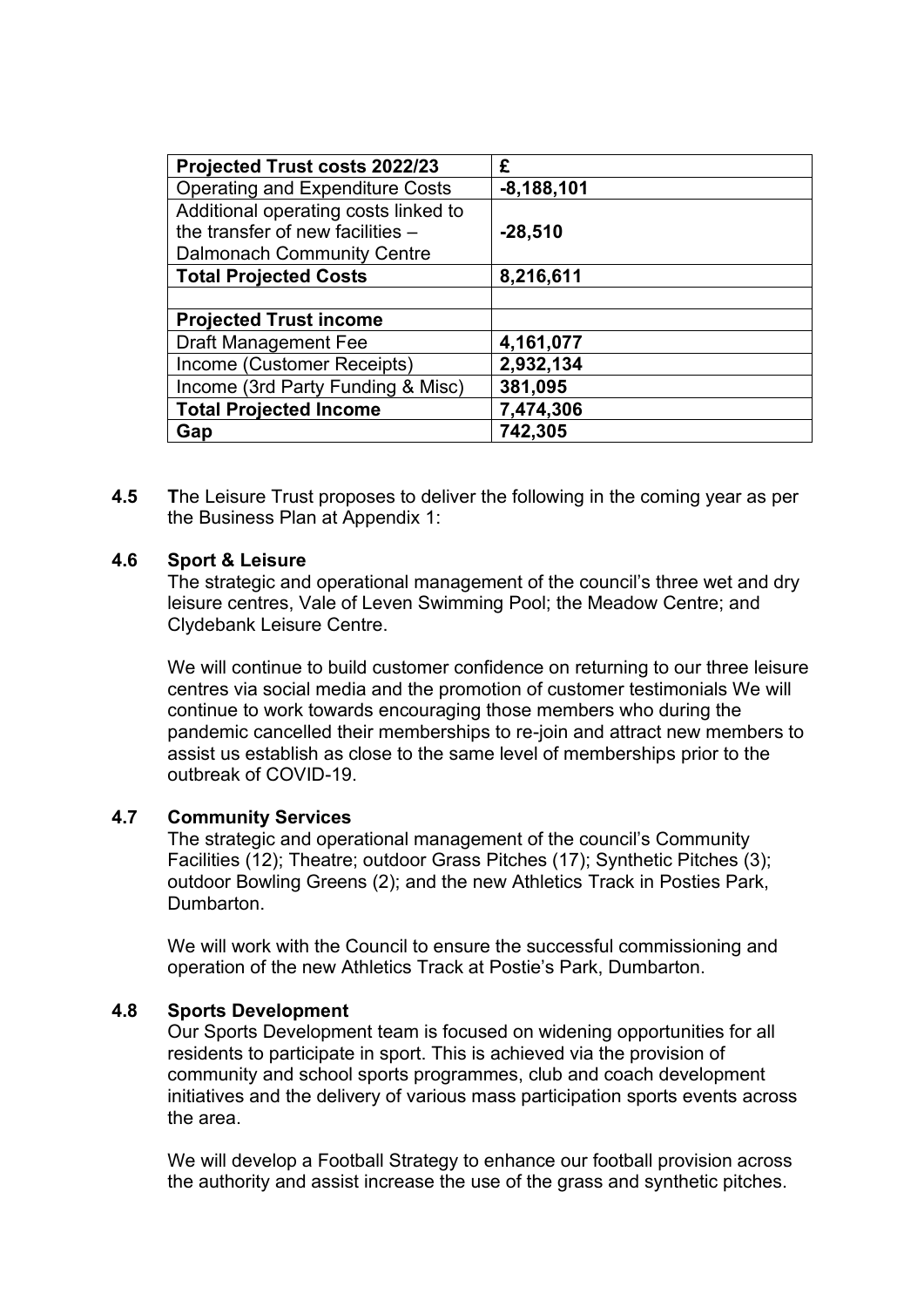With the opening of the new Athletic Track at Posties Park we will work with athletic clubs to generate usage and programme opportunities for residents to participate in athletics.

### **4.9 Active Schools**

Our Active Schools team aim to provide more and higher quality opportunities for children and young people to take part in sport and physical activity before, during lunchtime and after school.

We will continue to work closely with the Council's Education department to investigate how best we can increase pupil physical activity participation in Active Schools programmes including the use of more digital platforms due to the COVID-19 pandemic.

## **4.10 Major Outdoor Events**

Decisions as to whether large outdoor events can proceed throughout 2022/23 based on whatever restrictions the Scottish Government impose has still to be made, however, should they proceed we will continue to deliver an annual programme of outdoor events for the Council. This Events Calendar includes a Golf ProAm; the Scottish Pipe Band Championships; the Highland Games; Firework Displays; and Christmas Light Switch On events.

In addition to delivering outdoor events for the Council we also manage and deliver the Loch Lomond 10k Road Race and for the first time a 5k Road Race will also be introduced should Covid restrictions allow.

# **4.11 Key Performance Indicators**

To allow the Council monitor Trust service delivery during the year a number of Key Performance Indicators are set and reported on. The agreed suite for the 2022/23 Business Plan is included in Appendix 1.

### **5. People Implications**

**5.1** There are no direct people implications for the Council arising from this report

### **6. Financial and Procurement Implications**

- **6.1** As outlined in this report and the Business Plan, the Trust's proposed service delivery would allow for a management fee from the Council to the Leisure Trust of £4,161,077 in 2022/23.
- **6.2** If agreed the WDLT management fee set out in this report will be included in the Council's 2022/23 revenue budget considerations in March.
- **6.3** There are no procurement implications from this report

### **7. Risk Analysis**

**7.1** There is a risk that Covid-19 disruption will have a greater impact on